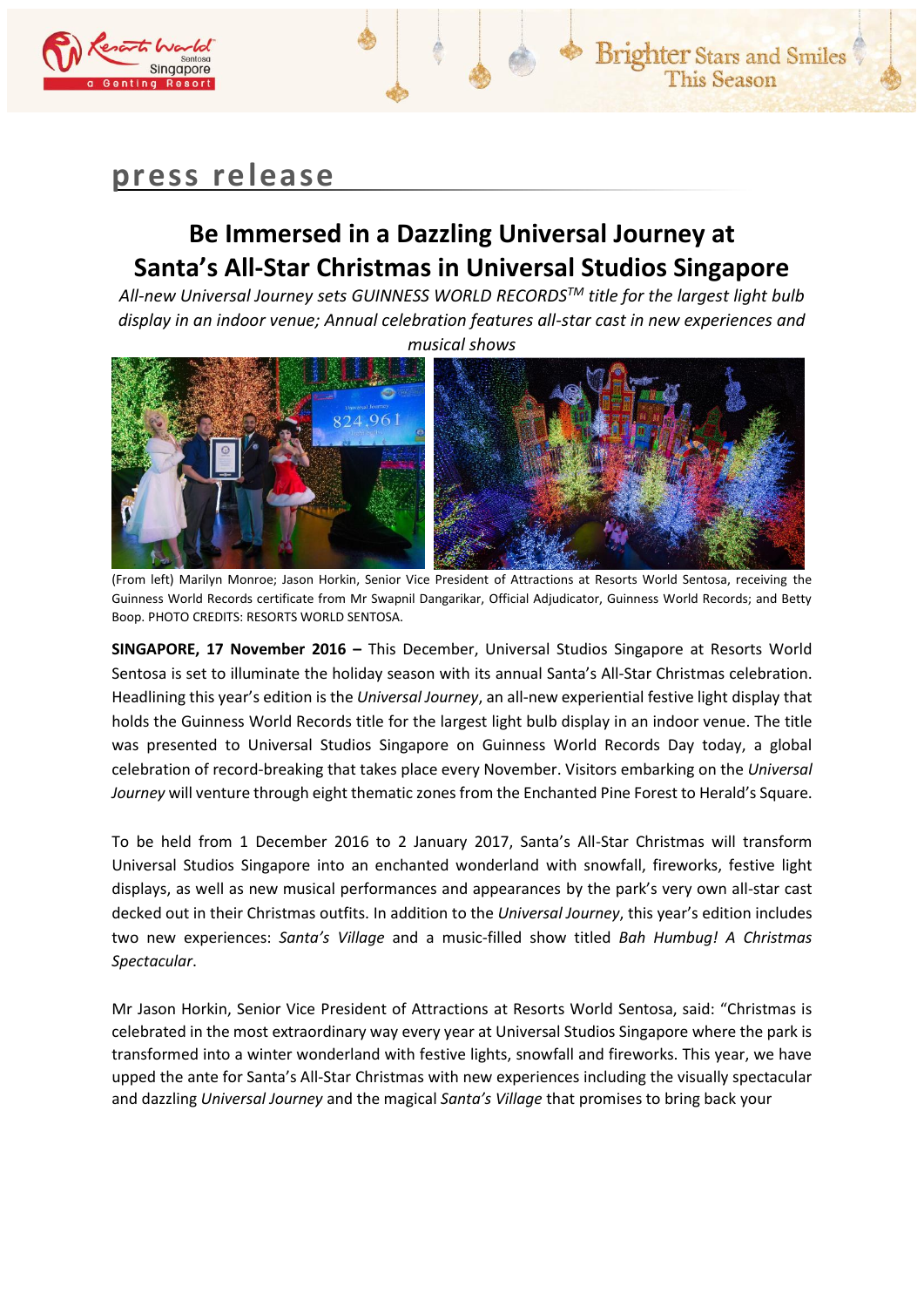

fondest childhood memories of the yuletide season. With three new original shows featuring everyone's favourite Christmas characters, we look forward to bringing the best Christmas cheer to our guests during this special time of the year."

Universal Studios Singapore recently bagged the award for the Most Creative Property-Wide Event for its previous edition of Santa's All-Star Christmas at the 2016 International Association of Amusement Parks and Attractions (IAAPA) Brass Ring Awards. The awards mark achievements of excellence throughout the global attractions industry.

This year's centrepiece showcase is the Universal Journey where visitors will be whisked away on an adventure through the universe, traversing wormholes and time warp tunnels to other worldly locations and eventually arriving on earth. Along the journey, visitors can marvel at the spiral topiaries and towering trees of the Enchanted Pine Forest, the quaint town of Herald's Square and the Land of Great Gifts which is adorned with larger-than-life Christmas presents. Illuminated with a world recordbreaking 824,961 light bulbs, the *Universal Journey* took two months to complete and marked the second Guinness World Records achievement for Universal Studios Singapore in 2016.

Visitors can explore the picturesque *Santa's Village* to relive their fondest childhood memories. Bustling with activities and interactive stations, the quaint village is home to talking reindeer, the Gingerbread Man, the shoemaker at his giant shoe house, and Santa on his sleigh, ready to meet and greet visitors.

Ringing in the Christmas cheer is a brand-new production titled *Bah Humbug! A Christmas Spectacular* that will showcase 17 all-star cast in one musical extravaganza. Philanthropist-turned-budding director Ebenezer Scrooge is calling in popular characters such as the Minions, Little Match Girl, Snow Queen and Sesame Street friends who will delight audiences with magical song and dance moments at the Pantages Hollywood Theater.

Over at the Lagoon Stage in the Hollywood zone, visitors can tune in to *DJ Eddy Elf's Rocking Radio Station* and take part in wacky games such as CAROL-OKE and the Candy Cane Limbo Rock to win prizes. Marilyn Monroe and Betty Boop will bring their signature Hollywood glamour to this year's holiday season with an all-singing, all-dancing medley of Christmas hits at the New York Public Library.

Visitors can expect fireworks displays on select nights, as well as hourly snowfall and multimedia light shows. Park hours are extended till 9pm every night for visitors to experience thrills on blockbuster rides and attractions.

Families can savour a wide variety of festive dishes at KT's Grill for a get-together party with log cakes, delicate desserts and pastries. Visitors can also take home exclusive Christmas merchandise at select retail outlets.

Tickets are available at S\$74 (Adult), S\$56 (Child) and S\$36 (Senior). An after 5pm family bundle is available at S\$134 this festive season. This bundle includes park admission for two adults, one child as well as retail and dining vouchers. More information can be found o[n www.rwsentosa.com/uss](http://www.rwsentosa.com/uss)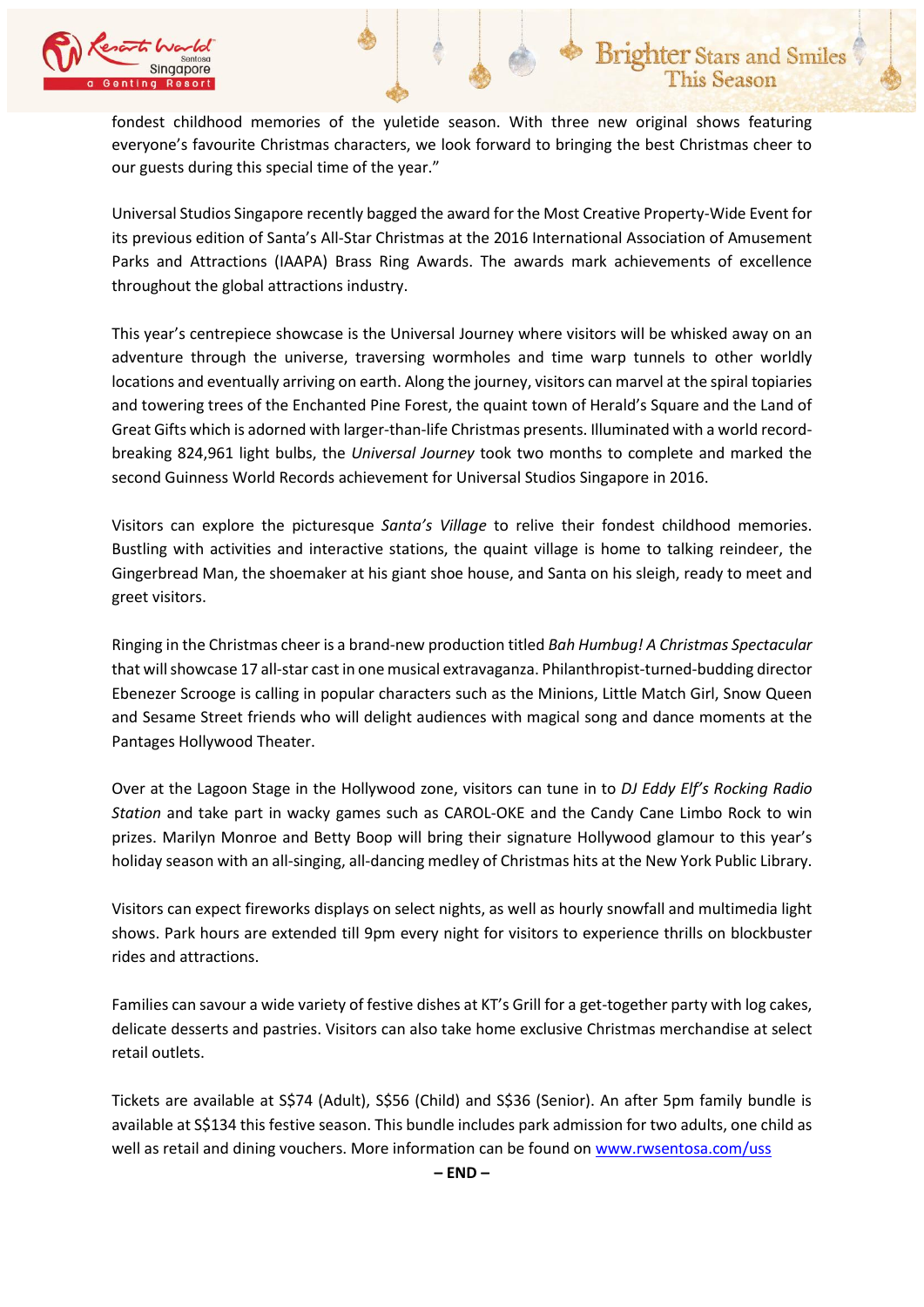

## **ABOUT UNIVERSAL PARKS & RESORTS**

Universal Parks & Resorts (UPR), a unit of Comcast Corporation's NBCUniversal, offers guests around the globe today's most relevant and popular entertainment experiences. With three-time Academy Award winner Steven Spielberg as creative consultant, its theme parks are known for creating emotional connections with guests through some of the world's most thrilling and technologically advanced film- and television-based attractions. NBCUniversal owns and operates a valuable portfolio of news, sports and entertainment networks; Universal Studios, a premier motion picture company; significant television production operations; a leading television stations group; and world-renowned theme parks. NBCUniversal is wholly owned by Comcast, a global media and technology company.

### **ABOUT RESORTS WORLD SENTOSA**

Resorts World Sentosa (RWS), Asia's premium lifestyle destination resort, is located on Singapore's resort island of Sentosa. Spanning 49 hectares, RWS is home to four world-class attractions including Universal Studios Singapore, S.E.A. Aquarium, Dolphin Island and Adventure Cove Waterpark. Other attractions include the Asian flagship of a world-renowned destination spa, a casino, six unique hotels and the Resorts World Convention Centre. With the most number of Michelin stars in one destination, RWS offers award-winning dining experiences at renowned celebrity chef restaurants, establishing itself as a key player in Singapore's vibrant and diverse dining scene. The integrated resort also offers world-class entertainment, from original resident productions to concerts and public shows such as the Crane Dance and the Lake of Dreams. RWS has been named "Best Integrated Resort" since 2011 for six consecutive years at the TTG Travel Awards which recognises the best of Asia-Pacific's travel industry.

RWS is wholly owned by Genting Singapore, a company of the Genting Group. For more information, please visit [www.rwsentosa.com.](http://www.rwsentosa.com/)

[ResortsWorldatSentosa](https://www.facebook.com/ResortsWorldatSentosa) @rwsentosa **#usschristmas** [www.rwsentosablog.com](http://www.rwsentosablog.com/)

### **MEDIA CONTACTS**

**Resorts World Sentosa**

Chua Loo Lin Tel: + 65 6577 9896 / +65 9851 4175 E-mail[: loolin.chua@RWSentosa.com](mailto:loolin.chua@RWSentosa.com)

Shaiful Rizal Tel: +65 6577 9761 / +65 9170 2542 E-mail[: shaiful.malek@RWSentosa.com](mailto:shaiful.malek@RWSentosa.com) **Ogilvy Public Relations (for Resorts World Sentosa)**

Liu Jianle Tel: +65 6395 3114/ +65 9745 2134 E-mail: [jianle.liu@ogilvy.com](mailto:jianle.liu@ogilvy.com)

Desmond Cher Tel: +65 6213 7701 / +65 9712 0053 E-mail: [desmond.cher@ogilvy.com](mailto:desmond.cher@ogilvy.com)